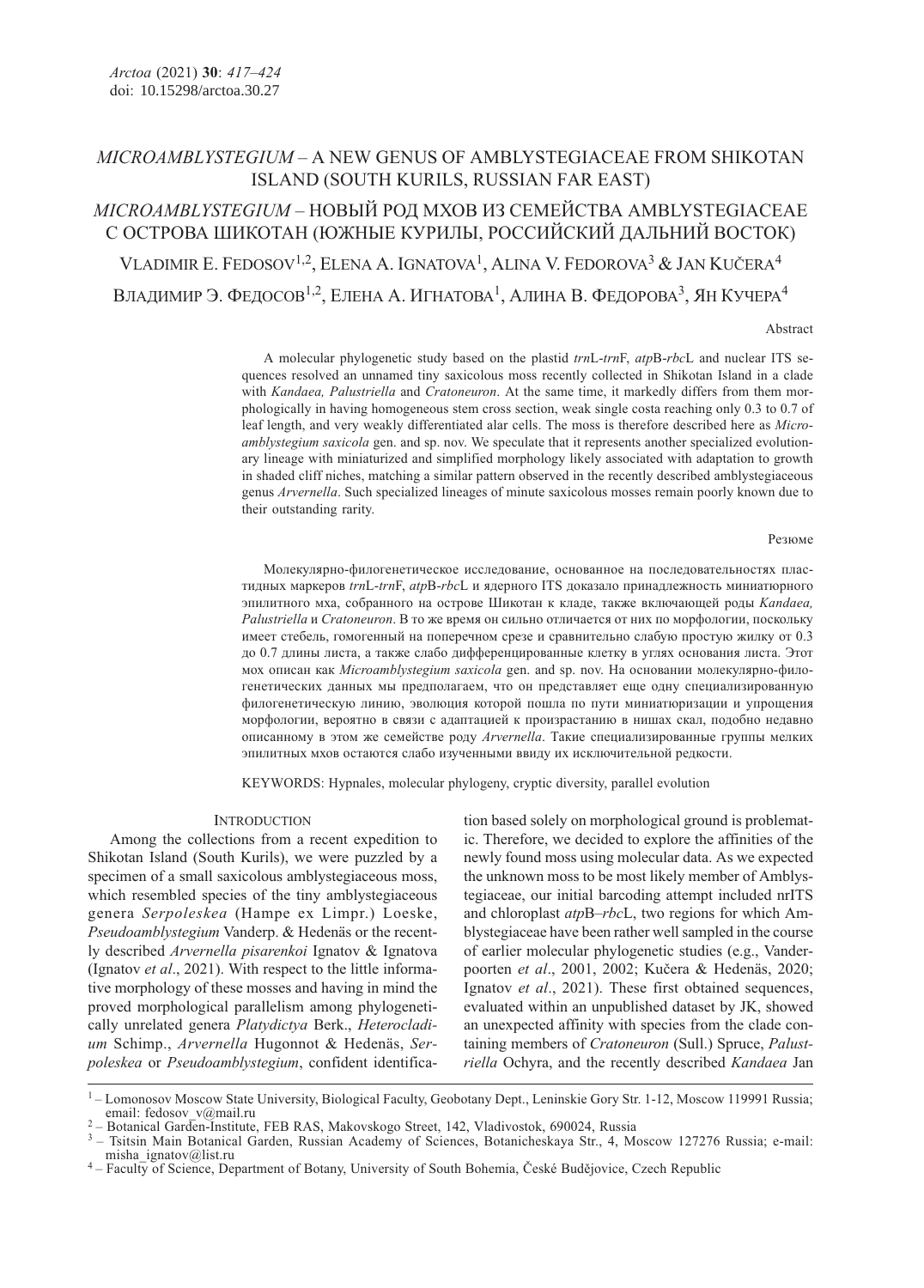Kučera & Hedenäs, rather than to Arvernella, Amblystegium Schimp., Serpoleskea or Pseudoamblystegium in which similar tiny morphotypes occur.

Therefore, we decided to compile a comprehensive dataset, aiming to obtain more solid evidence of molecular affinities of this unknown moss, which could either support the inclusion in one of existing genera in the Amblystegiaceae or prove the need for establishing a new genus for this moss.

# MATERIALS AND METHODS

## Dataset

Since search for related taxa via blast and quick phylogenetic reconstructions based on ITS and the atpB– rbcL spacer revealed its affinity with morphologically rather dissimilar mosses, we performed a phylogenetic reconstruction of the Amblystegiaceae based on a dataset combining atpB-rbcL spacer and trnL-trnF region with nuclear ITS1-5.8S rRNA-ITS2. Sequences were obtained according to the protocols described by Gardiner et al. (2005), and Kučera et al. (2019). The core of the dataset originated from the recent study by Kučera & Hedenäs (2020). Our molecular dataset included 68 accessions including 57 representatives of the Amblystegiaceae. For GenBank accession numbers and voucher information of newly studied specimens see Fig. 1 and Appendix 1.

Three datasets used for phylogenetic inferences included 68 terminals and corresponded to the combined trnL-trnF & atpB-rbcL sequences (1228 aligned positions), nr ITS (924 positions) and their concatenation (2152 positions plus indels). Sequences were aligned using the E-INS-i strategy in MAFFT v. 7.487 (Katoh & Standley, 2013) and then edited manually in BioEdit (Hall, 1999). Indel data were scored using simple indel coding approach (Simmons and Ochoterena 2000) using SeqState 1.4.1. (Müller 2005). One of two alternative states of highly homoplasic inversion in the trnL-trnF spacer was coded as indel that allowed its inclusion in the analysis as a single mutation, not three substitutions. The combined dataset was divided into partitions using the algorithm described by Kučera & Hedenäs (2020) except for indels, which were divided into two partitions, corresponding to nuclear (151 indels) and plastid (66 indels) data.

#### Molecular phylogenetic analyses

Phylogenetic analysis was performed using Bayesian Inference by running two parallel analyses in MrBayes 3.2.7a (Ronquist et al., 2012) with each run consisting of six Markov chains and 5,000,000 generations. The sampling frequency was one tree each 1 000 generations, and the chain temperature was set at 0.03 in all analyses and sampling across the GTR model space. Consensus trees were calculated after omitting the first 25% trees as burn-in. Convergence of analyses was assessed based on average PSRF values (1.000 in both analyses) and ESS values, checked using Tracer v.1.7.2. (Rambaut et al., 2018) to be higher than 200. Analyses were performed on the Cipres Science Gateway (http://www.phylo.org/

portal2) on XSEDE (Miller et al., 2010). Maximum Likelihood (ML) trees were estimated using RaxML 8.2.12 (Stamatakis, 2014). ML analyses were run at the cluster computer facilities of MetaCentrum VO (see acknowledgement) on identical matrices, the bootstrap analysis was stopped automatically using the autoMRE command. For ML analysis, the GTR model was used. Trees were rooted with the Scorpidiaceae clade in all analyses according to the topology of hypnalean mosses presented by Kučera et al. (2019).

#### **RESULTS**

The topologies of the ITS based trees are congruent with those based on the plastid dataset. Since the topology of the obtained single gene trees repeats already published ones with minor differences caused by different compositions of datasets, they are not considered here in details.

In the tree inferred from the combined dataset (Fig. 1) accessions of the Amblystegiaceae form a moderately supported clade sister to the Leskeaceae + Rhytidiaceae + Pseudoleskeellaceae clade. Within the Amblystegiaceae clade, a clade consisting of two accessions of Myrinia pulvinata (Wahlenb.) Schimp. split first, followed by the weakly supported Drepanium (Schimp.) Lange & C.E.O. Jensen, Platyhypnum Loeske, Campylophyllum (Schimp.) M. Fleisch. and *Arvernella* clade and the single accession of Tomentypnum nitens (Hedw.) Loeske, which forms a moderately supported sister group to the core Amblystegiaceae clade. The maximally supported core Amblystegiaceae clade includes four maximally supported major clades in a grade. These major clades include accessions of (1) Leptodictyum (Schimp.) Warnst. within which two remarkably distinct lineages appear; (2) Kandaea, Cratoneuron, Palustriella and the recently collected plant from Shikotan; (3) Amblystegium, Hygroamblystegium Loeske, Drepanocladus (Müll. Hal.) G. Roth, Cratoneuropsis (Broth.) M. Fleisch., Hypnobartlettia Ochyra, and Vittia Ochyra; (4) Anacamptodon Brid., Campylium (Sull.) Mitt., Campylophyllopsis W.R. Buck, Hygrohypnum Lindb., Microhypnum Jan Kučera & Ignatov, Pseudoamblystegium, Pseudocampylium Vanderp. & Hedenäs, and Serpoleskea.

The specimen from Shikotan was found in a wellsupported C2 clade of core Amblystegiaceae as delimited by Kučera & Hedenäs (2020), where it forms a marginally supported clade with accessions of Palustriella.

#### **DISCUSSION**

The topologies of the obtained trees are congruent with those obtained in earlier studies focused on the Amblystegiaceae (Vanderpoorten et al. 2001, 2002; Kučera & Hedenäs, 2020; Ignatov et al., 2021). The Arvernella clade was found deeply nested in the maximally supported C1 clade of the Amblystegiaceae, which also includes Drepanium, Platyhypnum and Campylophyllum (cf. Kučera & Hedenäs, 2020), and similar affinity was suggested by Hugonnot & Hedenäs (2015) and Ignatov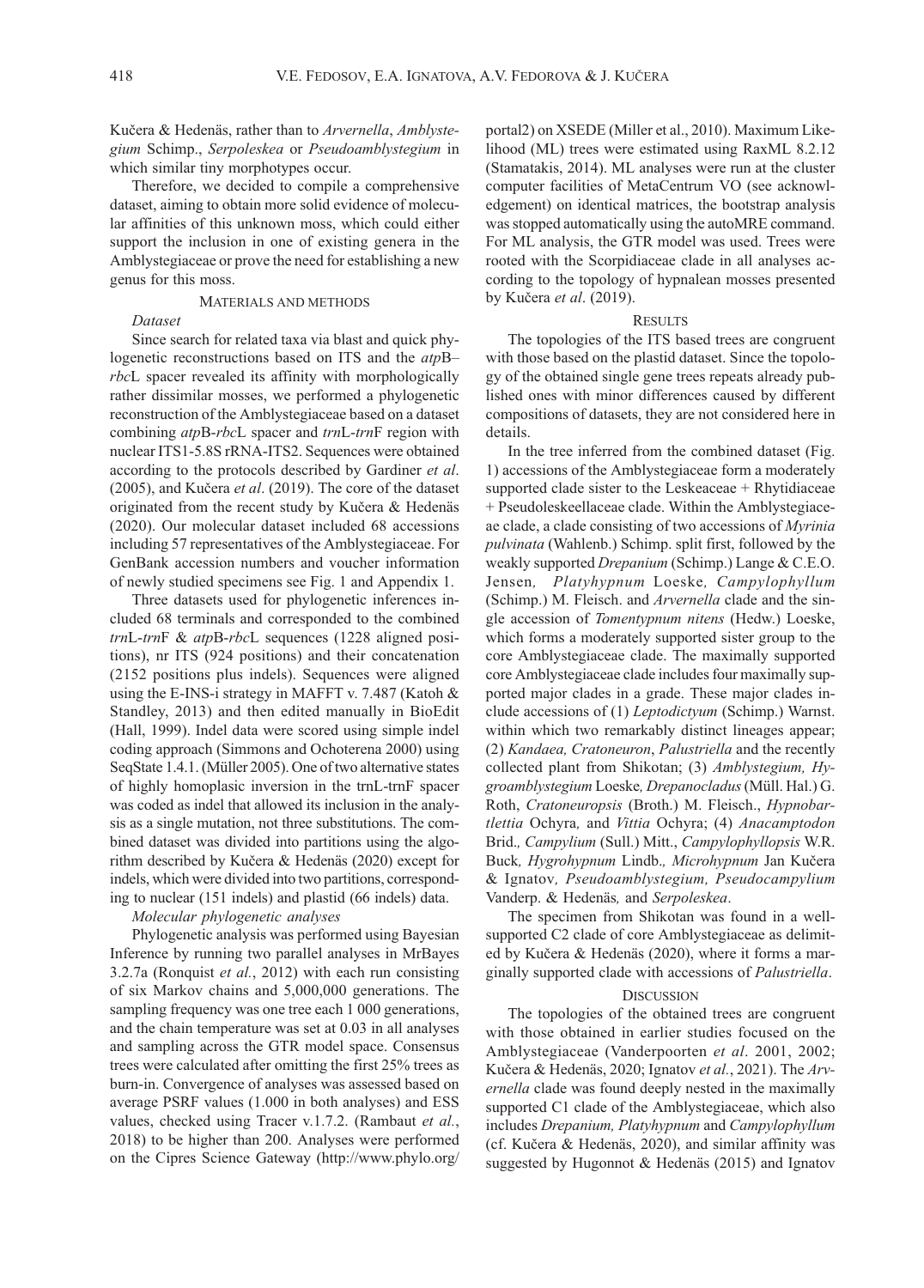

Fig. 1. Bayesian tree of Amblystegiaceae inferred from the combined nuclear and plastid data. Bayesian posterior probabilities higher than 0.7 and Bootstrap support values higher than 50 are shown at branches; «-» indicates low support in the ML tree.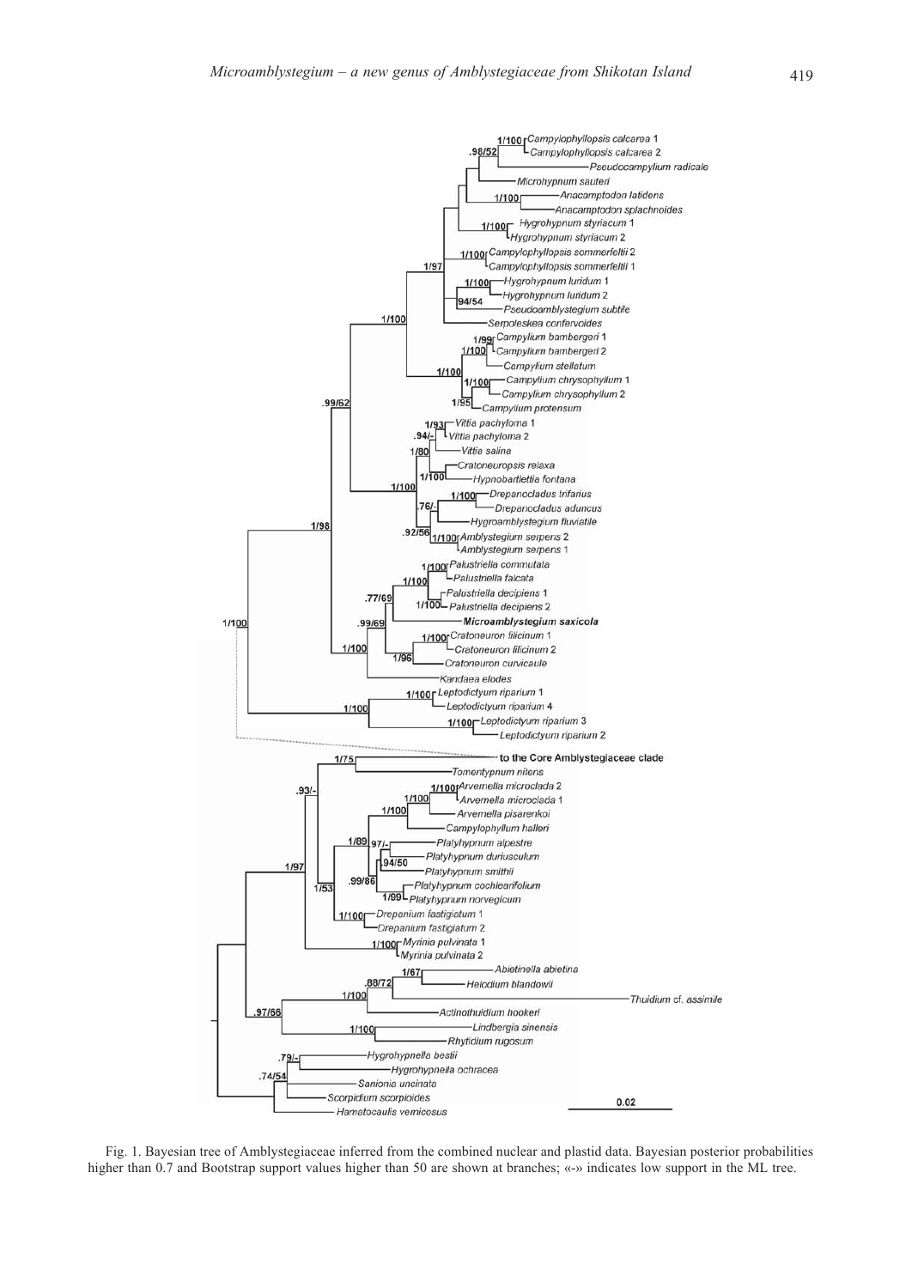et al. (2021). Our plant from Shikotan appeared in the well-supported C2 clade (referred to as the clade 2 of the core Amblystegiaceae clade in the Results section), where no such minute mosses have previously been known. Our morphological observations provided insufficient information regarding the affinity of the studied plant. With the combination of small size of plants, not differentiated cells in the stem cross section, ovate-lanceolate, acute to acuminate leaves, weak to moderately developed single costa, short, smooth leaf cells and not or weakly differentiated alar regions, this plant does not exactly match the circumscription of any amblystegiaceous genus. In particular, it differs rather significantly from other species of the C2 clade except for sharing short leaf cells with species of the genus *Cratoneuron*, where both *C*. filicinum (Hedw.) Spruce and C. curvicaule (Jur.) G. Roth can also form relatively small plants. Other species of the C2 clade are medium-sized to large plants with a well-differentiated stem central strand and sclerodermis, strong costae usually reaching leaf tips, and typically markedly differentiated alar cells in large groups (except for Kandaea). Most species also possess paraphyllia, except Cratoneuron curvicaule and Kandaea (Ignatov & Ignatova, 2004; Lüth, 2019). Although our plant lacks sporophytes, they usually are not very informative in terms of phylogenetically important traits within the Amblystegiaceae except for several specialized epiphytic lineages.

In its lack of central strand, the plant from Shikotan fits the circumscription of Platydictya sensu Kanda (1976), who considered this genus within the Amblystegiaceae. While it is obvious from recent phylogenies that the type of Platydictya, P. jungermannioides (Brid.) H.A. Crum, together with P. acuminata (Lindb. & Arnell) Ignatov, is a member of the Plagiotheciaceae (Hedenäs & Pedersen, 2002; Ignatov & Kuznetsova 2011; Huttunen et al., 2013), the affinities of several insufficiently known Japanese species referred to this genus are unknown. However, none of the species presented by Kanda (1976) and Noguchi (1991) matches satisfactorily our plants (see the Taxonomy section).

Several morphological trends, such as reduction of stem layers, costa and alar cells seem result from parallel evolution associated with miniaturization. Miniaturization is a common adaptive trend in many groups of organisms, which enables them to occupy previously inaccessible niches. In bryophytes, it most prominently occurs in epiphyllous liverworts but there are examples of saxicolous lineages with reduced morphology, particularly among sciotolerant mosses occupying sheltered niches beneath rock overhangs. Examples of such specialized groups include the genera Tetrodontium Schwägr. (reduced central strand and costa), Seligeria Bruch & Schimp. (reduced central strand), Platydictya (reduced central strand and costa), Heterocladium (in case of H. flaccidum (Schimp.) A.J.E. Sm. also with undifferentiated stem cells and costa, in others at least reduced costa), Ignatovia U.B. Deshmukh (reduced central strand),

Serpoleskea (reduced central strand, reduced costa), and Arvernella (reduced central strand and costa). No representative of these reduced saxicolous lineages has welldeveloped and differentiated alar cells, and this appears particularly prominent among other taxa of the C2 clade of the Amblystegiaceae, which otherwise have the alar cells well-differentiated, together with the strong costa. As a result of such parallelisms extremely similar morphotypes originated in unrelated lineages of mosses, representing unusual instances of cryptic diversity when molecular data reveal new genera or possibly even higher level taxa instead of cryptic species.

Recently, phylogenetic studies have shown that lineages of specialized tiny saxicolous mosses are remarkably phylogenetically isolated, necessitating the erection of new genera based mostly on molecular arguments (Vanderpoorten & Hedenäs 2009, Ignatov et al., 2019, Ignatov et al., 2021). At the same time, the diversity within such groups of miniaturized saxicolous mosses can be overlooked, as shown in the example of the saxicolous moss genus Heterocladium where most of the described taxa were synonymized with the type species, H. heteropterum, in the past, but the molecular diversification accompanied by slight morphological differences could be demonstrated in a recent morpho-molecular study by Hugonnot et al. (2020). It is thus arguable whether the miniaturization in saxicolous bryophytes can be considered as a kind of a dead end of evolution, since all revealed lineages remain monotypic and often thought to be rare or extremely rare, or rather is just the consequence of inadequate exploration of some regions and habitats in combination with the insufficient molecular sampling of seemingly morphologically little variable tiny saxicolous plants. The latter might be more probable, as the relatively recently discovered Arvernella microclada Hugonnot & Hedenäs (Hugonnot & Hedenäs, 2015) was described from a bryologically relatively well-known and often visited region and subsequent discovery of this species in likewise well-explored Vosges mountains (Tinguy et al., 2019) seems to confirm this view. Russian Far East and Japan is the area where the diversity of such minute mosses seems to be underexplored, as witnessed by the recent discoveries of Ignatovia microphylla (Ignatov & Ignatova) U.B. Deshmukh (Ignatov et al., 2019), Arvernella pisarenkoi (Ignatov et al., 2021), and the present find. The status of the earlier described stenotopic temperate East Asian taxa Amblystegium fauriei Broth. & Paris, Platydictya hattorii Kanda, P. shiroumensis Kanda (cf. Kanda, 1976) and other ones should be revisited in this context and bryologists should be aware of the importance of such unapparent plants which might be genetically isolated and possibly relict, as are the remarkable mosses Takakia S. Hatt. & Inoue and Oedipodium Schwägr., which also share the habitat of sheltered rock niches with stable humidity and low competition.

Among the advantages of molecular phylogenetic approaches is that they allow an estimation of the phylo-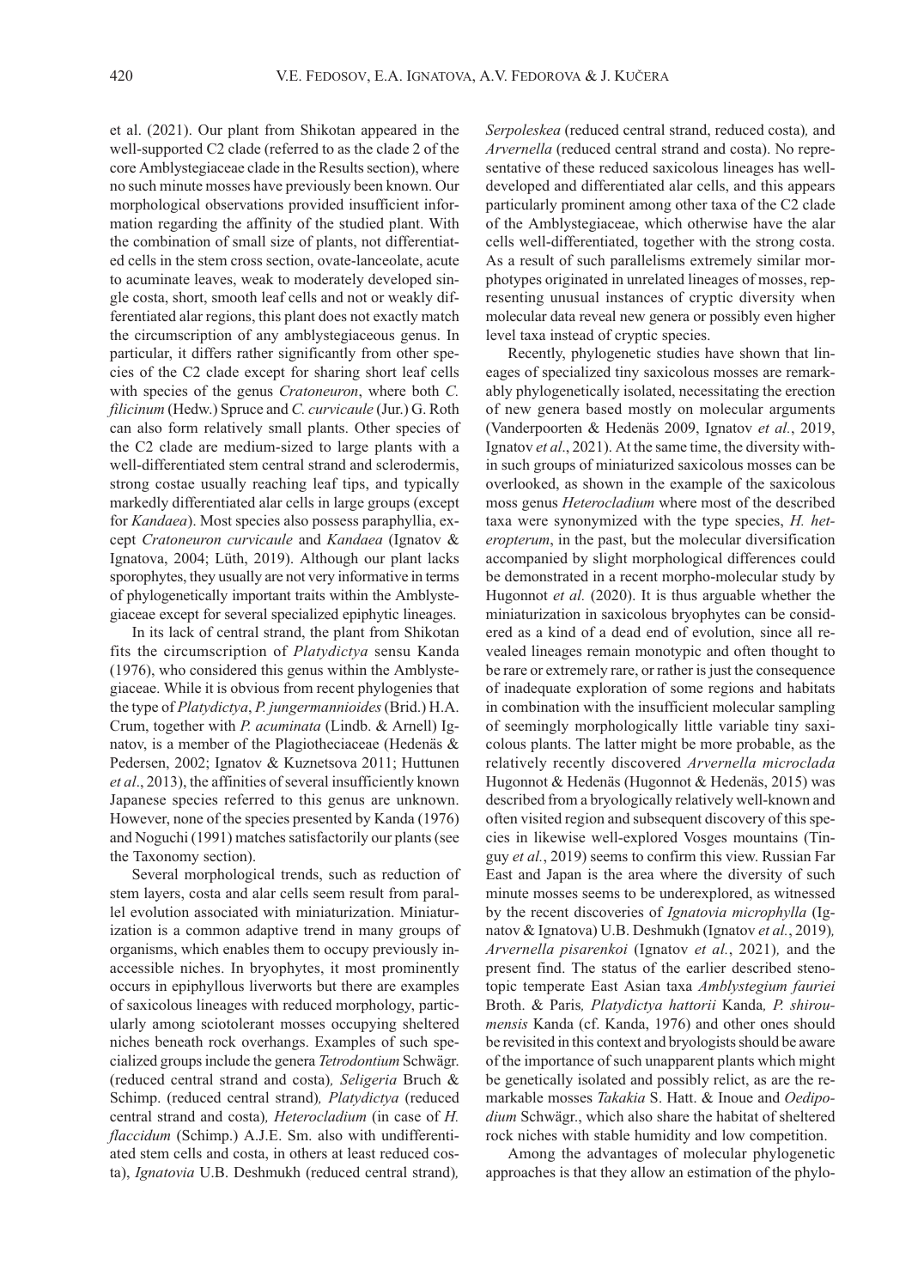

Fig. 2. Microamblystegium saxicola (from holotype). 1, 3: habit, dry; 2: stem transverse section; 4–5: leaf cells; 6–15: stem leaves. Scale bars: 2 mm for 3; 1 mm for 1; 0.2 mm for 6–15; 100 μm for 3–5.

genetic position of a single specimen and therefore, in well sampled groups, enable the description of new taxa based on a single specimen. Earlier this was considered as a rather inappropriate practice since aberrant morphotypes of already known species might be erroneously described as something new, but after the wide introduction of molecular phylogenetic methods several groups were described in such a way (Ignatov et al., 2019; 2021; Bakalin et al., 2021a,b, etc.). Moreover, molecular data provide an essential view of a specimen's affinity in case morphology is incompletely known or uninformative and the identification and description based on traditionally used morphology is thus unreliable. In such a case, sequences obtained from the type specimens become an essential reference, reflecting the identity of the newly described taxa, and should thus be included in the protologue.

#### TAXONOMY

Microamblystegium saxicola Fedosov, Ignatova & Jan Kučera gen. et spec. nov.

Type: Russia, Shikotan Island, Tymovo Distr., vicinity of Malokurilskoe Village, 43.88292°N, 146.83257°E, 230 m alt. In shaded niche of rock outcrops. 7 August 2021, coll. Fedosov V.E. & Shkurko A.V. (holotype MW).

Etymology: The generic name originates from Amblystegium (a genus of mosses) and refers to its small size. The specific epithet refers to the habitat where it was discovered.

Diagnosis: Microamblystegium differs from most other genera of pleurocarpous mosses in combination of minute size of plants; stem not differentiated internally, composed of thin-walled cells; a weak single costa reaching above mid-leaf at least in several leaves; short and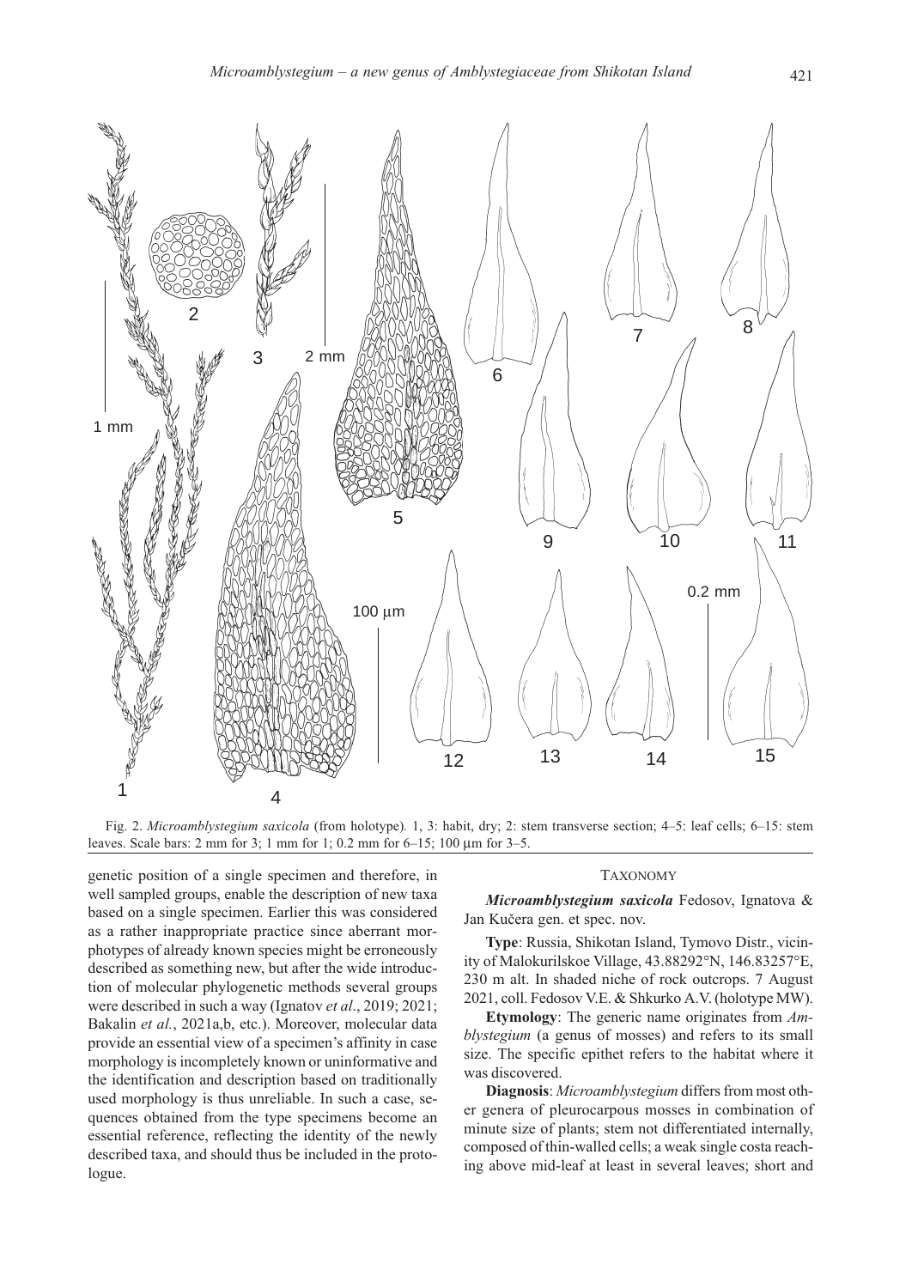wide rhomboidal, smooth laminal cells and scarcely differentiated alar cells. It differs from the similar Arvernella pisarenkoi, Amblystegium fauriei and Platydictya hattorii in a longer single vs. forked costa, somewhat shorter leaf cells and scarcely developed groups of quadrate cells in leaf angles.

Sequences: Plastid, trnS-trnF OL689422; atpB-rbcL OL689420; nr ITS OL689127.

Description. Plants small, in moderately dense, delicate mats, green, yellowish or olivaceous green. Shoots creeping, to 10 mm long, with terete foliation, loosely irregularly branched, stem in transverse section composed of homogeneous thin-walled cells, without central strand and sclerodermis, outermost cells somewhat smaller, with slightly thicker outer walls than cells inwards; paraphyllia absent. Axillary hairs few, pellucid, 3–4-celled, 30×6 μm, apical cell 10 μm long; proximal branch leaves of branch primordia variable in size, lanceolate or triangular. Leaves appressed when dry, spreading when moist,  $(0.22-)0.27-0.35(-0.40)\times0.10-0.13(-0.16)$  mm, from ovate base gradually narrowed into lanceolate or narrowly triangular acumen, apex acute to subobtuse , some leaves with weak shoulders, slightly narrowed to base, not or shortly decurrent, concave; costa single, to 0.3–0.7 of leaf length, occasionally geniculate, gradually disappearing distally; margins plane, uneven to obtusely serrulate at shoulders; laminal cells rhomboidal or elongate-rhomboidal,  $(9-)15-17(-25)\times5-6(-7)$  μm, with length to width ratio 1.5–2.5(–3):1, moderately thick-walled, smooth; cells along margin in 1–2 rows subquadrate to short-rectangular, 9–18×4–6 μm, alar cells not or weakly differentiated, subquadrate, transition to adjacent laminal cells gradual. Branch leaves somewhat smaller and narrower than stem leaves. Sexual condition, reproductive structures, and sporophytes unknown.

Differentiation. Microamblystegium saxicola resembles Arvernella pisarenkoi in its combination of small size, sparse branching, not differentiated stem cells in transverse section, rather weak costae, short leaf cells, and saxicolous habitat. It differs from it in single, somewhat longer costae, which typically reach mid-leaf or higher vs. usually forked costae extending to  $0.2-0.4$  the leaf length; leaves often with shoulders and narrower acumina vs. gradually tapered into wider acumina, and shorter cells with length/width ratio up to  $2.5(-3)$ :1 vs. usually 3–4:1 in A. pisarenkoi. Microamblystegium saxicola also resembles the insufficiently known Japanese species Amblystegium fauriei, as illustrated by Kanda (1976) from type material, in its stem not differentiated in transverse section, but that species differs in having elongate, thick-walled, prorate laminal cells and subquadrate cells along basal leaf margin in 2–3 rows (in 1 row in Microamblystegium saxicola). The likewise saxicolous Serpoleskea confervoides also lacks a central strand, but has a well-developed sclerodermis. Another minute saxicolous Far Eastern pleurocarpous species, Ignatovia microphylla, differs from Microamblystegium saxicola in

having a strong costa nearly reaching the leaf apex, and smaller, rounded, thick-walled laminal cells. The insufficiently known Japanese species Hygroamblystegium calcareum Kanda resembles Microamblystegium saxicola in having a small size, a rather long single costa and weakly differentiated alar cells. However, H. calcareum has a stem with a differentiated sclerodermis and a central strand that differentiate it from M. saxicola. Another small and poorly known amblystegiaceous moss, which likely represents the C2 Amblystegiaceae clade (cf. Kučera & Hedenäs, 2020), Cratoneuron tenerrimum Kanda, according to illustration in Kanda (1976), also has a well differentiated sclerodermis and central strand in the stem, and its alar group is remarkably differentiated, composed of strongly inflated cells.

Ecology and distribution. The new species is at the moment known from a single locality in the northern part of Shikotan Island. Shikotan differs from all other areas of Russia in a very mild and humid climate. The specimen was collected from shaded humid niche of an acidic rock, where it formed a pure mat. Among other epilithic species growing there, Bryoxiphium japonicum (Berggr.) E. Britton, Calohypnum plumiforme (Wilson) Jan Kučera & Ignatov, Dozya japonica Sande Lac., and Forsstroemia yezoana (Besch.) S. Olsson, Enroth & D. Quandt are the most common ones.

#### ACKNOWLEDGEMENTS

The work was supported by RSF project 18-14-00121. The work of VF was also supported by contract AAAA-A20-120031990012-4 of the Botanical Garden-Institute FEB RAS. The work of AF was also supported by Tsitsin Main Botanical Garden state assignment no. 19- 119012390082-6 and of EI by Lomonosov Moscow State University state assignment no. 121032500090-7. We also thank the Ministry of Higher Education and Science of the Russian Federation for support and the Center of Collective Use "Herbarium MBG RAS", grant 075-15- 2021-678. Computational resources ('Metacentrum VO') were supplied by the Ministry of Education, Youth and Sports of the Czech Republic under the Projects CES-NET (Project No. LM2015042) and CERIT-Scientific Cloud (Project No. LM2015085) provided within the program Projects of Large Research, Development and Innovations Infrastructures.

### LITERATURE CITED

- BAKALIN V.A., V.E. FEDOSOV, A.V. FEDOROVA & W.Z. MA. 2021a. Obtusifoliaceae, a new family of leafy liverworts to accommodate Konstantinovia, newly described from the Hengduan Mts. (South China) and Obtusifolium (Cephaloziineae, Marchantiophyta). – Plant Systematics and Evolution 307: 62 [1–16]. https://doi.org/10.1007/s00606- 021-01779-8
- BAKALIN, V.A., V.E. FEDOSOV, D.G. LONG, A.V. FEDOROVA & YU. MALTSEVA. 2021b. Protoharpanthus gen. nov. (Harpanthaceae) – a relict relative of Harpanthus from the Sino-Himalaya. – The Bryologist 124(2): 218–229. https://doi.org/10.1639/0007-2745-124.2.218
- GARDINER, A., M. IGNATOV, S. HUTTUNEN & A. TROITSKY. 2005. On resurrection of the families Pseudoleskeaceae Schimp. and Pylaisiaceae Schimp. (Musci, Hypnales). – Taxon 54: 651–663.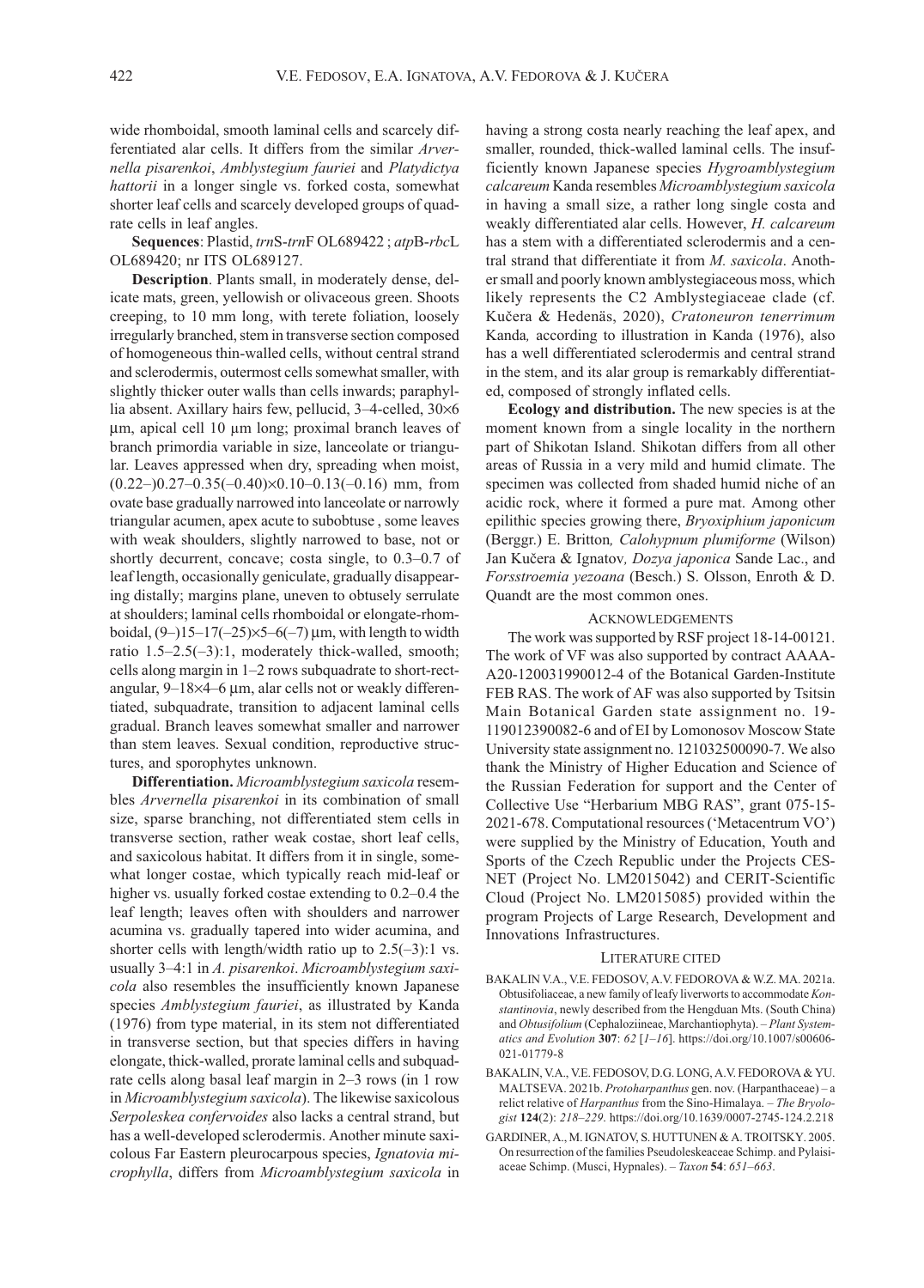- HEDENÄS, L. & N. PEDERSEN. 2002. Nomenclatural consequences of a phylogenetic study of the Plagiotheciaceae. – Bryologist 105: 325–326.
- HUGONNOT, V. & L. HEDENÄS. 2015. Arvernella microclada Hugonnot & Hedenäs (Amblystegiaceae), a new minute species from France, requiring a separate genus. – Journal of Bryology 37(3): 184–191.
- HUGONNOT, V., I.B. OSMAN, A. DAOUD-BOUATTOUR, S.D. MULLER, A.V. FEDOROVA, E.A. IGNATOVA & M.S. IGNATOV. 2020. A Range Extension of Heterocladium flaccidum (Schimp.) A.J.E.Sm. to Africa and Asia and Confirmation of Its Specific Status. Cryptogamie Bryologie. 41(21):265-272. https://doi.org/10.5252/cryptogamie-bryologie2020v41a21
- HUTTUNEN, S., M.S. IGNATOV, D. QUANDT & L. HEDENÄS. 2013. Phylogenetic position and delimitation of the moss family Plagiotheciaceae in the order Hypnales. – Botanical Journal of the Linnean Society 171(2): 330–353. https://doi.org/10.1111/j.1095- 8339.2012.01322.x
- IGNATOV, M.S., O.D. DUGAROVA, A.V. FEDOROVA & E.A. IGNA-TOVA. 2019. Lazarenkoa, a new moss genus from the Russian Far East. – Arctoa 28: 226–230.
- [IGNATOV, M.S. & E.A. IGNATOVA] ИГНАТОВ М.С., Е.А. ИГНАТОВА. 2004. Флора мхов средней части европейской России. Т. 2. – [Moss flora of the Middle European Russia. Vol. 2] М., КМК [Moscow, KMK]: 609–960.
- IGNATOV, M.S., E.A. IGNATOVA & O.I. KUZNETSOVA. 2021. A rare European endemic moss genus Arvernella is discovered in Sakhalin, Russian Far East, where it is also rare. – Arctoa 30: 1–7. doi: 10.15298/ arctoa.30.01
- IGNATOV, M.S. & O.I. KUZNETSOVA. 2011. On the taxonomy of Myurella-Platydictya complex (Plagiotheciaceae, Bryophyta). – Arctoa 20: 239–246.
- KANDA, H. 1975[1976]. A revision of the family Amblystegiaceae of Japan I. – Journal of Science of the Hiroshima University, Series B, Division 2 (Botany) 15: 201–276.
- KATOH, K. & D.N. STANDLEY. 2013. MAFFT Multiple sequence alignment software version 7: improvements in performance and usability. – Molecular Biology and Evolution 30(4): 772–780.
- KUČERA, J., O.I. KUZNETSOVA, A. MANUKJANOVÁ & M.S. IG-NATOV. 2019. A phylogenetic revision of the genus Hypnum: towards completion. – Taxon  $68(4)$ : 628–660.
- KUČERA J. & L. HEDENÄS. 2020. Revisiting the genus Campyliadelphus (Amblystegiaceae, Bryophyta). – Nova Hedwigia Beiheft 150: 165–178. doi: 10.1127/nova-suppl/2020/165
- LÜTH, M. 2019. Mosses of Europe a photographic flora. Freiburg, *M. Lüth*, 1: 1–328, 2: 329–840, 3: 841–1360..
- MILLER, M.A., W. PFEIFFER & T. SCHWARTZ. 2010. Creating the CIPRES Science Gateway for inference of large phylogenetic trees. – In: Proceedings of the Gateway Computing Environments Workshop (GCE), 14 Nov. 2010, New Orleans, LA: 1–8.

MÜLLER, K. 2005. SeqState. – Applied Bioinformatics 4 (1): 65–69.

- NOGUCHI, A. 1991. Illustrated Moss Flora of Japan. Vol. 4. Nichinan, Hattori Botanical Laboratory: pp. 743–1012.
- RAMBAUT, A., A.J. DRUMMOND, D. XIE, G. BAELE & M.A. SU-CHARD. 2018. Posterior Summarization in Bayesian Phylogenetics Using Tracer 1.7. – Systematic Biology 67: 901–904. https://doi.org/ 10.1093/sysbio/syy032
- RONQUIST, F., M. TESLENKO, P. VAN DER MARK, D.L. AYRES, A. DARLING, S. HÖHNA, B. LARGET, L. LIU, M.A. SUCHARD & J.P. HUELSENBECK. 2012. MrBayes 3.2: Efficient Bayesian Phylogenetic Inference and Model Choice Across a Large Model Space. – Systematic Biology 61: 539–542. https://doi.org/10.1093/sysbio/ sys029
- SIMMONS, M.P. & H. OCHOTERENA. 2000. Gaps as Characters in Sequence-Based Phylogenetic Analyses. – Systematic Biology 49: 369– 381. https://doi.org/10.1093/sysbio/49.2.369
- STAMATAKIS, A. 2014. RAxML version 8: a tool for phylogenetic analysis and post-analysis of large phylogenies. – Bioinformatics 30: 1312– 1313. https://doi.org/10.1093/bioinformatics/btu033
- TINGUY, H., V. HUGONNOT, B. STOEHR & F. BICK. 2019. Arvernella microclada (Amblystegiaceae) newly reported in Vosges (Alsace, France). – Herzogia 32: 200–208. https://doi.org/10.13158/ heia.32.1.2019.200
- VANDERPOORTEN, A. & L. HEDENÄS. 2009. New combinations in the Amblystegiaceae. – Journal of Bryology 31: 129–132.
- VANDERPOORTEN, A., L. HEDENÄS, C.J. COX & A.J. SHAW. 2002. Circumscription, classification, and taxonomy of Amblystegiaceae (Bryopsida) inferred from nuclear and chloroplast DNA sequence data and morphology. – Taxon 51: 115–122.
- VANDERPOORTEN, A., A. SHAW & B. GOFFINET. 2001. Testing controversial alignments in Amblystegium and related genera (Amblystegiaceae: Bryopsida). Evidence from rDNA ITS sequences. – Systematic Botany 26: 470–479.

Appendix 1. Sequences used for molecular phylogenetic study. Specimens originally studied in course of the present study in newly obtained sequences are shown in bold.

| species                    | voucher/isolate                                            | <b>ITS</b> | $trnL$ - $trnF$ | $AtpB$ -rbc $L$ |
|----------------------------|------------------------------------------------------------|------------|-----------------|-----------------|
| Abietinella abietina       | Allen 19816                                                | AY009802   | AY009850        | AF322308        |
| Actinothuidium hookeri     | Yunan                                                      | KF770664   | KF770502        | KF770610        |
| Amblystegium serpens 1     | Czechia, Osule, Kučera 20081CBFS                           | MK327283   | MK313964        | MK313876        |
| Amblystegium serpens 2     | S B55399 Vanderpoorten 4158                                | FJ535778   | FJ535739        | FJ535758        |
| Anacamptodon latidens      | Kučera 18134                                               | MK327284   | MK313965        | MK313877        |
| Anacamptodon splachnoides  | Schofield et al. 96529                                     | AY009810   | AY009816        | AF322336        |
| Arvernella microclada 1    | Hugonnot CBNMC 5186                                        | KC914873   | KC914874        | KC914875        |
| Arvernella microclada 2    | Kučera 18824 CBFS                                          | MH613350   | MH613576        | MH613491        |
| Arvernella pisarenkoi      | OK106, Sakhalin Province, Sakhalin Island,                 | MZ417374   | OL689423        | MZ447838        |
|                            | Pisarenko op03738 MHA                                      |            |                 |                 |
| Microamblystegium saxicola | BF44, Russia, Sakhalin Province, Shikotan Island, OL689127 |            | OL689422        | <b>OL689420</b> |
|                            | 7. VIII. 2021 Fedosov s.n., MW                             |            |                 |                 |
| Campylium bambergeri 1     | Kučera 15845 CBFS                                          | MK327315   | MK313997        | MK313909        |
| Campylium bambergeri 2     | Scharnock 9204                                             | MH613390   | MH613616        | MH613516        |
| Campylium chrysophyllum 1  | Anderson 26799                                             | AF168150   | AF161141        | AF322355        |
| Campylium chrysophyllum 2  | Kučera 15609                                               | MH613361   | MH613587        | MH613496        |
| Campylium protensum        | Kučera 13219 CBFS                                          | MH613364   | MH613590        | MH613499        |
| Campylium stellatum        | Kučera 15972 CBFS                                          | MK327292   | MK313974        | MK313886        |